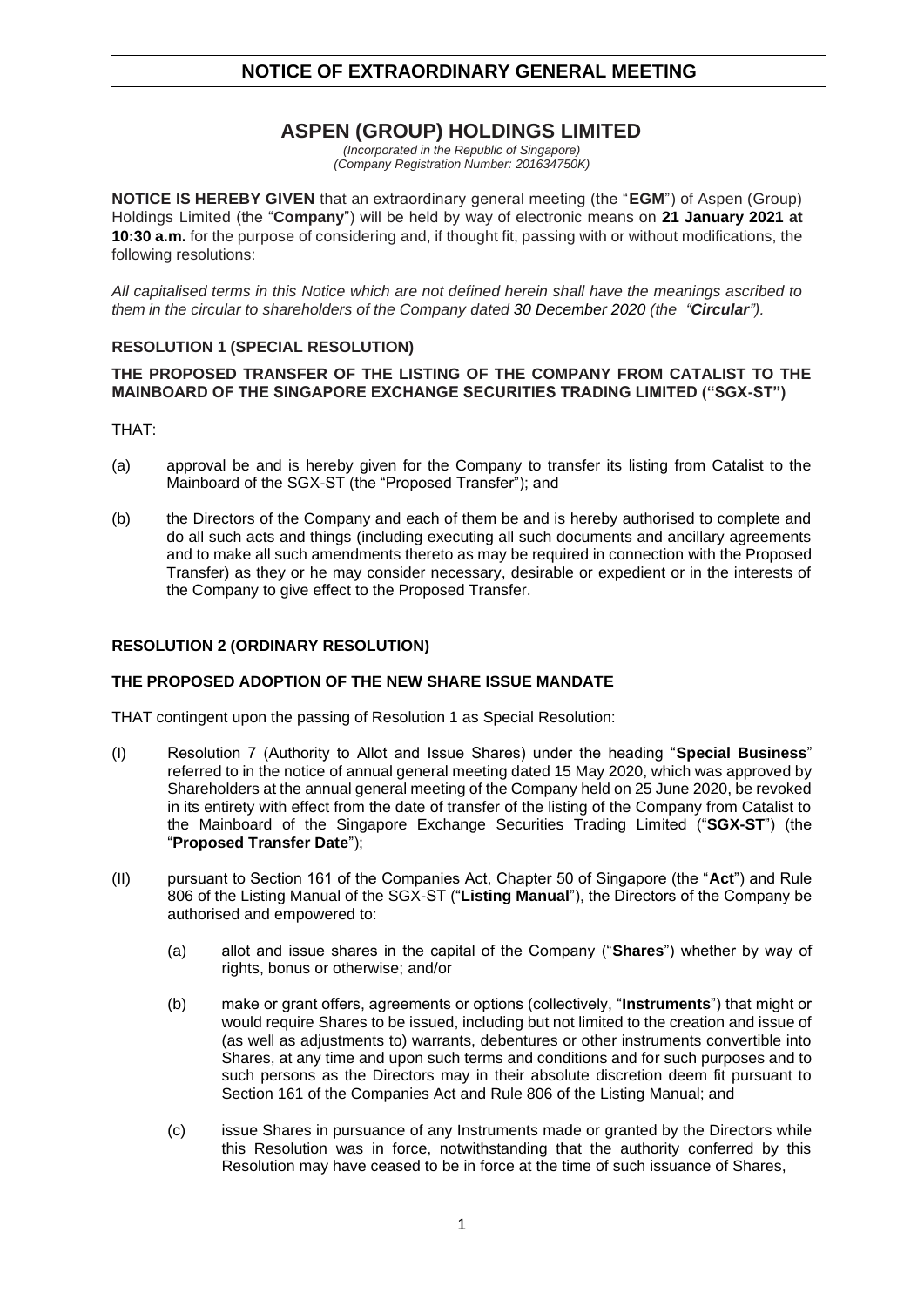provided that:

- (1) the aggregate number of Shares to be issued pursuant to this Resolution (including Shares to be issued in pursuance of the Instruments, made or granted pursuant to this Resolution), shall not exceed fifty per cent (50%) of the total number of issued Shares (excluding treasury shares and subsidiary holdings)(as calculated in accordance with sub-paragraph (2) below), of which the aggregate number of Shares to be issued other than on a pro-rata basis to existing shareholders of the Company shall not exceed twenty per cent (20%) of the total number of issued Shares (excluding treasury shares and subsidiary holdings) (as calculated in accordance with sub-paragraph (2) below);
- (2) (subject to such manner of calculation as may be prescribed by the SGX-ST) for the purpose of determining the aggregate number of Shares that may be issued under subparagraph (1) above, the percentage of total issued Shares shall be based on the total issued Shares (excluding treasury shares and subsidiary holdings) at the time this Resolution is passed, after adjusting for: (i) new Shares arising from the conversion or exercise of any convertible securities; (ii) new Shares arising from exercising of share options or vesting of share awards outstanding and/or subsisting at the time of the passing of this Resolution, provided the share options or share awards (as the case may be) were granted in compliance with Part VIII of Chapter 8 of the Mainboard Rules; and (iii) any subsequent bonus issue, consolidation or sub-division of Shares. Adjustments in accordance to subparagraph 2(i) and 2(ii) above are only to be made in respect of new shares arising from convertible securities, share options or share awards which were issued and outstanding or subsisting at the time of the passing of the resolution approving the mandate.
- (3) in exercising the authority conferred by this Resolution, the Company shall comply with the provisions of the Mainboard Rules for the time being in force (unless such compliance has been waived by the SGX-ST), all applicable legal requirements under the Act and the Constitution for the time being of the Company; and
- (4) the authority conferred by this Resolution shall, unless revoked or varied by the Company in general meeting, continue to be in force until the conclusion of the next annual general meeting of the Company or the date by which the next annual general meeting of the Company is required by law to be held, whichever is the earlier.

## **RESOLUTION 3 (ORDINARY RESOLUTION)**

## **PROPOSED AMENDMENTS TO THE EXISTING AV ESOS**

THAT contingent upon the passing of Resolution 1 as Special Resolution:

- (a) the proposed amendments to the Existing AV ESOS Rules ("**AV ESOS Rules**") as set out in Appendix A to the Circular be and are hereby adopted and approved;
- (b) the Directors be and are hereby authorised to offer and grant options in accordance with the provisions of the modified AV ESOS Rules and allot and issue from time to time such number of shares in the capital of the Company as may be required to be issued pursuant to the exercise of options under the modified AV ESOS Rules; and
- (c) the Directors of the Company and/or any of them be and are hereby authorised to complete and do all such acts and things (including executing such documents as may be required) as they and/or he may consider necessary, expedient, incidental or in the interests of the Company to give effect to the transactions contemplated and/or authorised by this Resolution.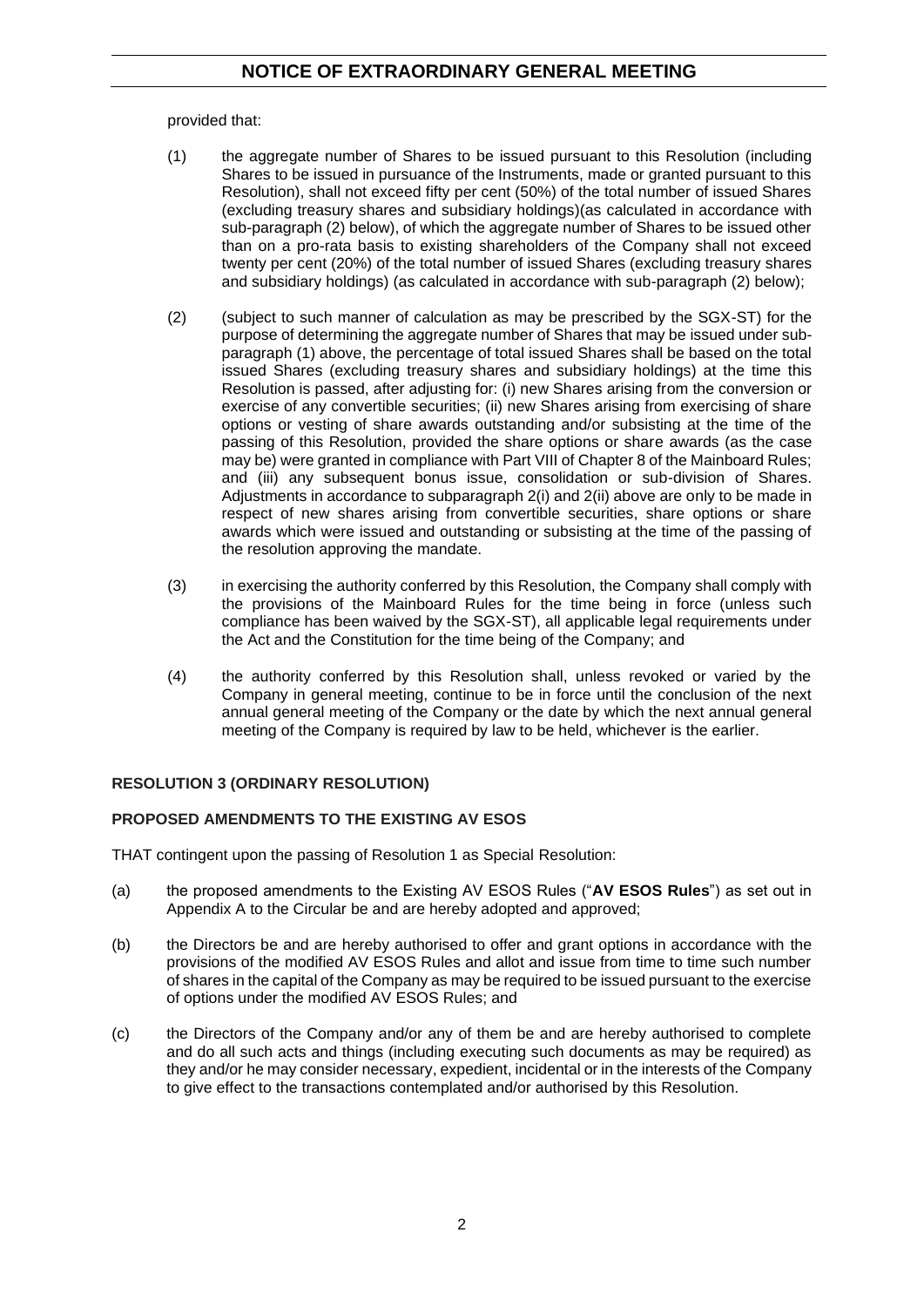## **RESOLUTION 4 (ORDINARY RESOLUTION)**

## **PROPOSED AMENDMENTS TO THE AV PERFORMANCE SHARE PLAN**

THAT contingent upon the passing of Resolution 1 as Special Resolution:

- (a) the proposed amendments to the Existing AV PSP ("**AV PSP Rules**") as set out in Appendix A to the Circular be and are hereby adopted and approved;
- (b) the Directors be and are hereby authorised to offer and grant options in accordance with the provisions of the modified AV PSP Rules and allot and issue from time to time such number of shares in the capital of the Company as may be required to be issued pursuant to the exercise of options under the modified AV PSP Rules; and
- (c) the Directors of the Company and/or any of them be and are hereby authorised to complete and do all such acts and things (including executing such documents as may be required) as they and/or he may consider necessary, expedient, incidental or in the interests of the Company to give effect to the transactions contemplated and/or authorised by this Resolution.

BY ORDER OF THE BOARD **ASPEN (GROUP) HOLDINGS LIMITED**

**DATO' MURLY MANOKHARAN** President and Group Chief Executive Officer 30 December 2020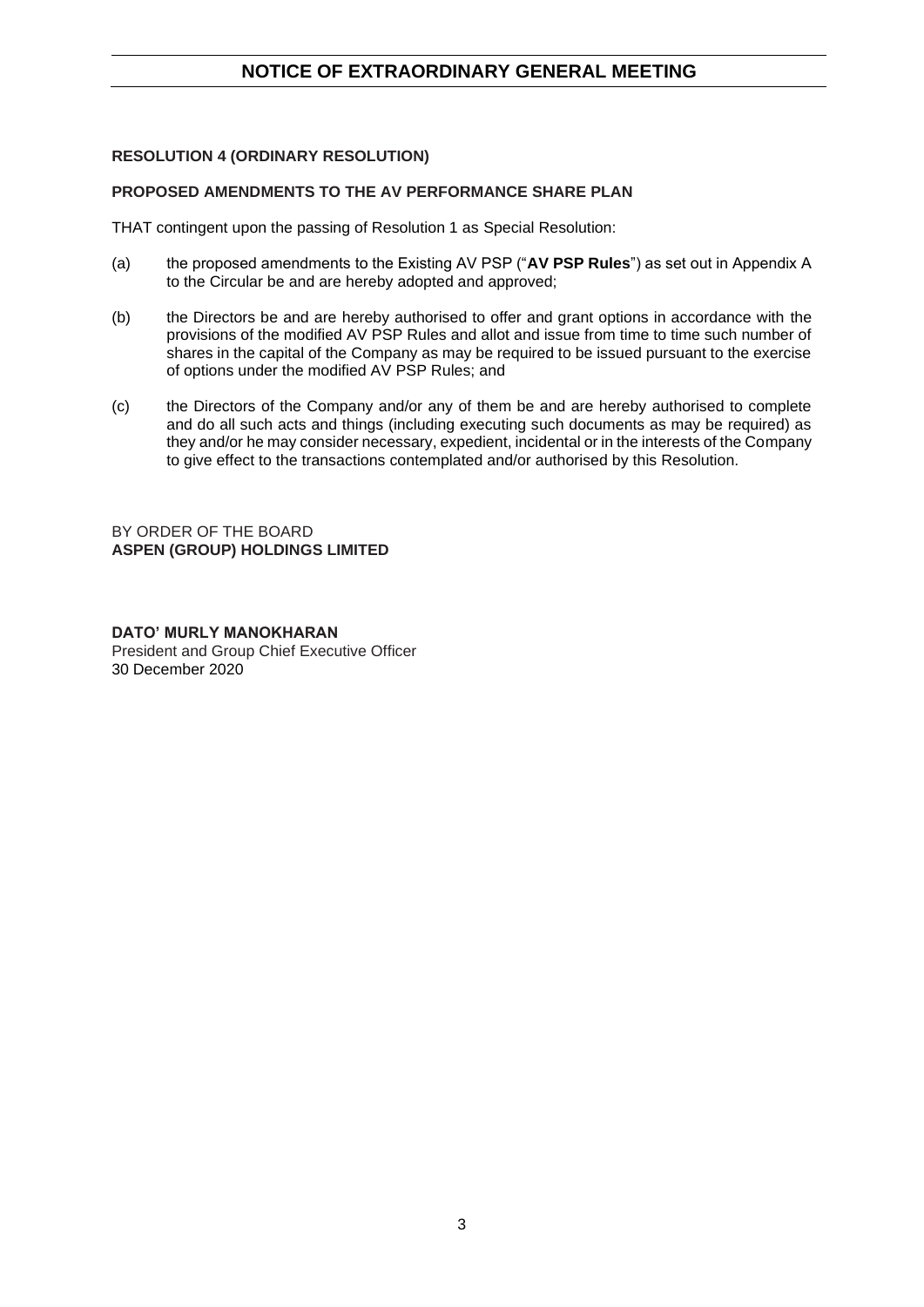#### **Notes:**

- 1. The EGM is being convened, and will be held, by electronic means pursuant to the Covid-19 (Temporary Measures) (Alternative Arrangements for Meetings for Companies, Variable Capital Companies, Business Trusts, Unit Trusts and Debenture Holders) Order 2020.
- 2. Due to the current Covid-19 restriction orders in Singapore, members will not be able to attend the EGM in person. Members will be able to watch the proceedings of the EGM through a "live" webcast via their mobile phones, tablets or computers or listen to these proceedings through a "live" audio feed via telephone. In order to do so, members who wish to watch the "live" webcast or listen to the "live" audio feed must pre-register by **10:30 a.m. on 18 January 2021** at [https://egm.aspen.com.my.](https://egm.aspen.com.my/) Following authentication of their status as members, authenticated members will receive email instructions on how to access the webcast and audio feed of the proceedings of the EGM by **10:30 a.m. on 19 January 2021**. Members who do not receive an email by **10:30 a.m. on 19 January 2021** should contact the Company's Share Registrar, Tricor Barbinder Share Registration Services by phone call at +65 6236 3550 / +65 6236 3555 during operating hours from 8:30 a.m. to 5:30 p.m. for assistance.

Investors who hold shares through relevant intermediaries as defined in Section 181(C) of the Companies Act, other than SRS Investors, and wish to participate in the EGM should, in additional to pre-registering, approach their respective agents, by **5:00 p.m. on 11 January 2021**, so that the necessary arrangements can be made by the relevant agents for their participating in the EGM.

3. Members who pre-register to watch the "live" webcast or listen to the "live" audio feed may also submit questions relating to the resolutions to be tabled for approval at the EGM. Please note that members will not be able to ask questions at the EGM "live" during the webcast and the audio feed to avoid any technical disruption and interference to the Live Webcast.

All questions by members must be submitted by **no later than 10:30 a.m. on 14 January 2021** to the Company:

- (a) via email to[: egm@aspen.com.my;](mailto:egm@aspen.com.my)
- (b) via post, to the Company's Share Registrar, Tricor Barbinder Share Registration Services, at 80 Robinson Road, #11-02, Singapore 068898.

For verification purpose, when submitting any questions via email, members **MUST** provide the Company with their particulars (comprising full name (for individuals)/company name (for corporates), email address, contact number, NRIC/ passport number / company registration number, shareholding type and number of shares held).

The Company will endeavour to address the substantial queries from members by 16 January 2021. Where substantial and relevant questions submitted by members are unable to be addressed prior to the EGM, the Company will address them at the EGM. The minutes of the EGM, including responses to substantial queries from the members which are addressed during the EGM, shall thereafter be published on SGXNet and the Company's corporate website at [https://aspen.listedcompany.com/newsroom.html,](https://aspen.listedcompany.com/newsroom.html) within one (1) month from the date of the EGM.

Investors who hold shares through relevant intermediaries as defined in Section 181(C) of the Companies Act, including SRS Investors, can submit their questions in relation to any resolution set out in the Notice of EGM upon preregistration, however, they must, in addition to pre-registering, approach their respective agents by **5:00 p.m. on 11 January 2021**, so that the necessary arrangements can be made by the relevant agents for their participation in the EGM.

- 4. A member will not be able to attend the EGM in person. Members (whether individuals or corporates) who wish to exercise their voting rights at the EGM must appoint the Chairman of the EGM as their proxy to attend, speak and vote on their behalf at the EGM. In appointing the Chairman of the EGM as proxy, members (whether individuals or corporates) must give specific instructions as to voting, or abstentions from voting, in the form of proxy, failing which the appointment will be treated as invalid.
- 5. The Chairman of the EGM, as proxy, need not be a member of the Company.
- 6. The instrument appointing the Chairman of the EGM as proxy must be submitted to the Company in the following manner:
	- (a) in hard copy by post to the Company's Share Registrar, Tricor Barbinder Share Registration Services, at 80 Robinson Road, #11-02, Singapore 068898; or
	- (b) via email to[: sg.is.proxy@sg.tricorglobal.com](mailto:sg.is.proxy@sg.tricorglobal.com)

in either case, not less than 72 hours before the time for holding the EGM and at any adjournment thereof.

A member who wishes to submit an instrument of proxy must first download, complete and sign the proxy form, before submitting it by post to the address provided above, or before scanning and sending it by email to the email address provided above.

Investors who hold shares through relevant intermediaries as defined in Section 181(C) of the Companies Act, including SRS investors, and wish to appoint the Chairman of the EGM as proxy, should approach their respective agents to submit their votes by **5:00 p.m. on 11 January 2021** in order to allow sufficient time for their respective relevant